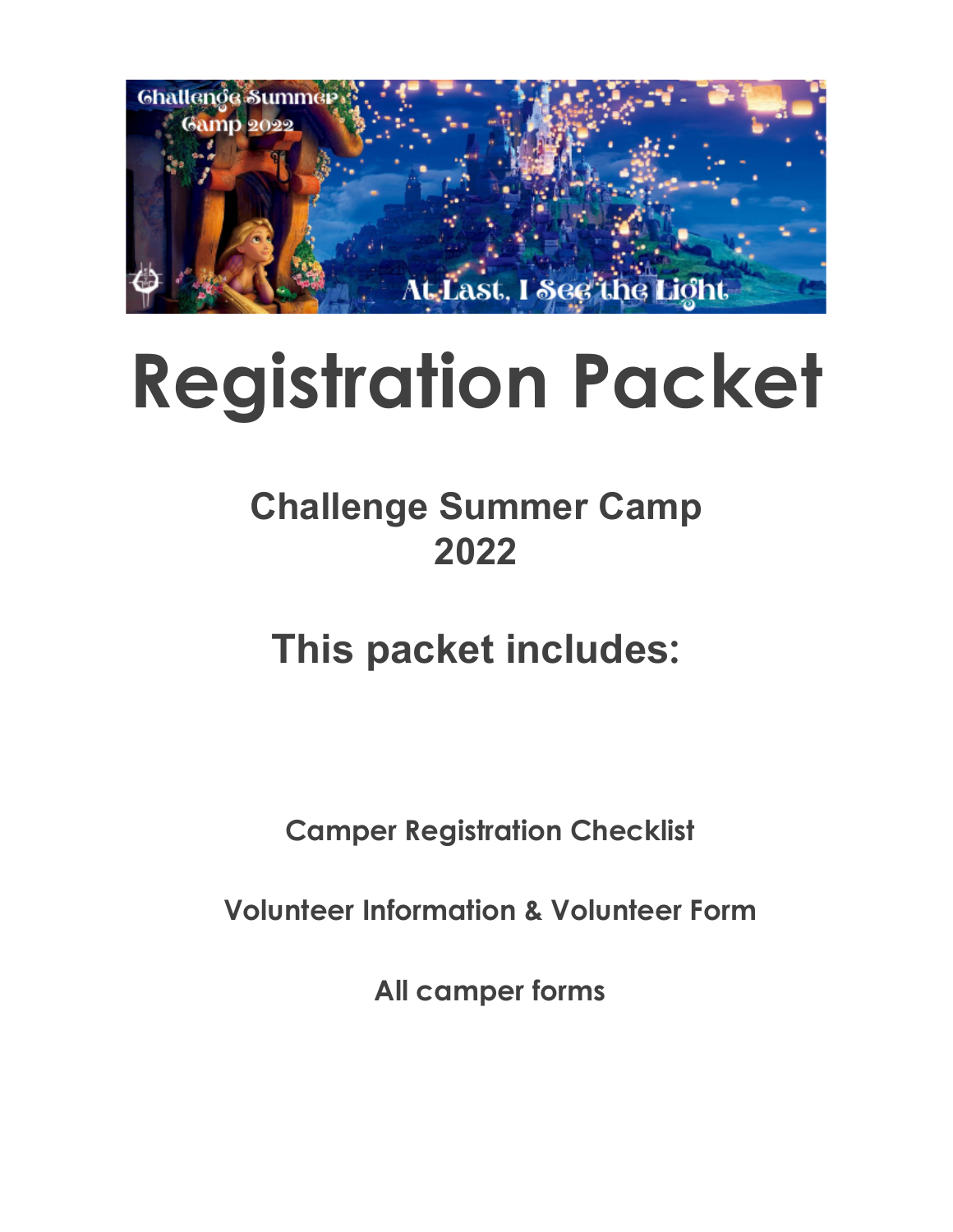### **Camper Registration Checklist**

Early Bird Registrants: \$395 full price; or \$50 deposit due before April 30, 2022, followed by a final payment of \$345 due by June 1st, 2022. Registrations received after April 30th, 2022: \$435 full price; or \$50 deposit at time of registration with a final payment of \$385 by June 1st, 2022.

NO CAMPER IS ALLOWED TO ATTEND CAMP WITHOUT ALL FORMS COMPLETED

- ❑ Payment
- ❑ Registration Form
- ❑ Permission to Participate Form
- ❑ Medical Form
- ❑ Copy of Medical Insurance Card
- ❑ Please pay and register online or send payment and forms to Challenge Summer Camp Attn: Kathy Vogel 7815 Victoria Dr. Victoria MN, 55386

### **Volunteer Information**

Challenge Summer Camp welcomes those who would like to volunteer. Please let us know if you would like to help out this year!

### **What are the Requirements of a Chaperone?**

- 1. Chaperones must provide a copy of their VIRTUS training certificate.
- 2. Chaperones must comply with all other Diocesan Requirements for the diocese you are residing in.
- 3. Chaperones must complete volunteer training with Mission Network: https://www.missionnetwork.com/volunteers
- 4. Please email Kathy Vogel kvogelmn@gmail.com, if you have any questions.

### **What does a Chaperone do?**

- Supervise activities when needed
- Set up crafts and activities before they begin
- Clean up from activities and keep areas organized when needed
- First Aid, photography, errands
- Supervise bedtime and wake up.
- Be the prayer warriors for all the campers and camp leaders!
- There will be daily gospel reflections offered for Chaperones and one morning of reflection. Our Chaplin will also be available for confession and spiritual guidance for those who are interested.

### **What is the Cost?**

Challenge camp does not charge Chaperones.

However, the actual cost of volunteers for food, lodging, and insurance is \$250, therefore any donations to help cover this cost are gratefully accepted.

### **What are the sleeping arrangements for summer camp?**

Chaperones will sleep in bunkrooms in order to chaperone campers, and eat meals with the campers.

Complimentary coffee and tea are available in the main lodge day and night.

### **I would like to volunteer! What do I do?**

Please fill out the attached Volunteer Form

Send the form and certificates to:

Camp Volunteer 2022 7815 Victoria Dr. Victoria MN, 55386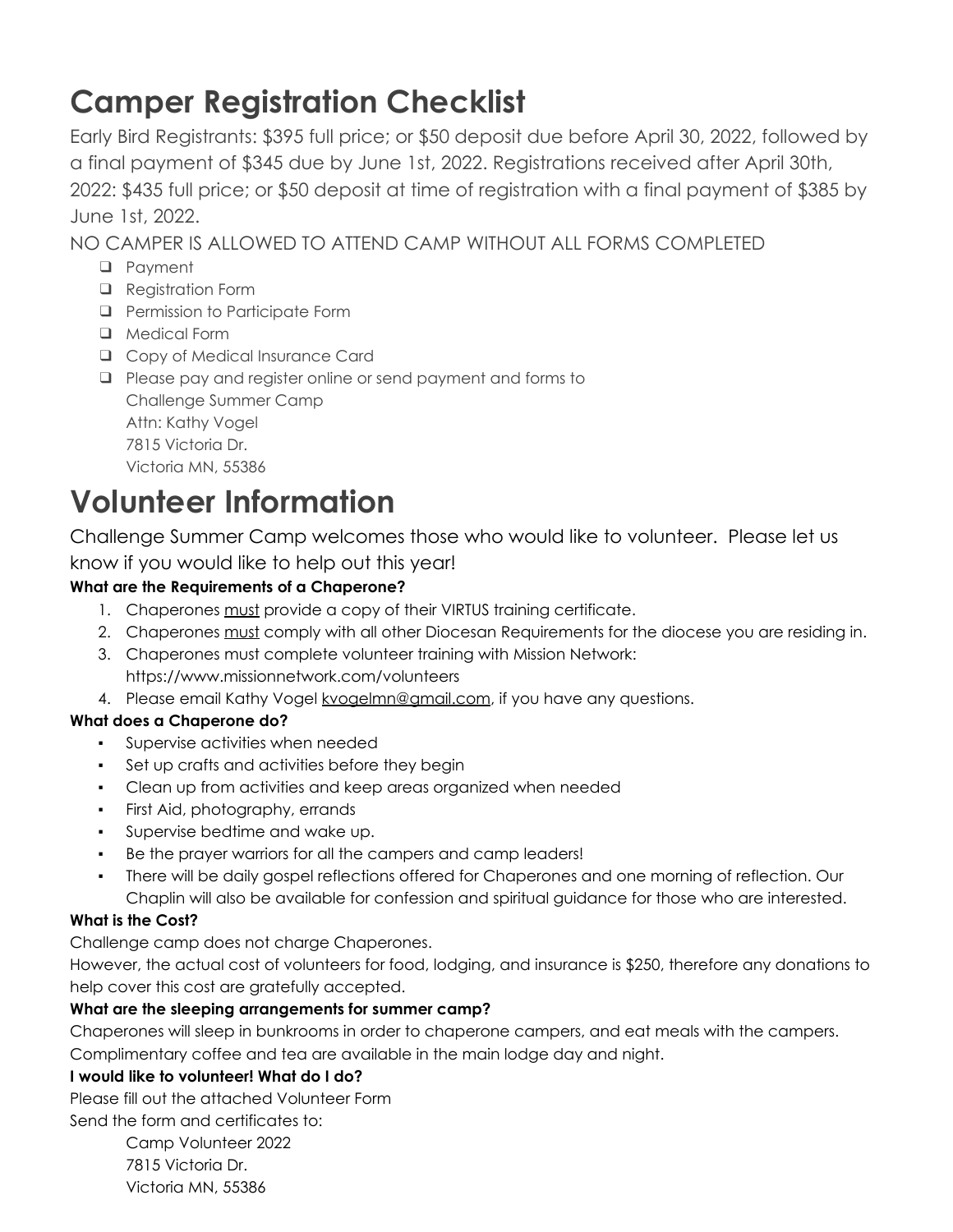### **Challenge Camp WI 2022 Registration Form**

IMPORTANT: Registration form must be completed with a minimum of \$50 at time of registration and the rest of payment by June 1st, 2022

**Make Checks Payable to:** Mission Network Minneapolis St. Paul

Send Registration and Payment to\*\*: **Challenge Camp 2022 Attn: Kathy Vogel** 7815 Victoria Dr. Victoria MN, 55386

Child's Full Name: \_\_\_\_\_\_\_\_\_\_\_\_\_\_\_\_\_\_\_\_\_\_\_\_\_\_\_

DOB: Grade for next school year (2022-2023): \_\_\_\_\_

Shirt Size: Youth M, Youth L, Adult S, Adult M, Adult L, Adult XL (Circle one)

Father's Name: **Example 2018** 

Mother's Name: \_\_\_\_\_\_\_\_\_\_\_\_\_\_\_\_\_\_\_\_\_\_\_\_\_\_\_\_\_

Parent's Email: \_\_\_\_\_\_\_\_\_\_\_\_\_\_\_\_\_\_\_\_\_\_\_\_\_\_\_\_\_

Parent's Phone Number: \_\_\_\_\_\_\_\_\_\_\_\_\_\_\_\_\_\_\_\_\_

Home Address: \_\_\_\_\_\_\_\_\_\_\_\_\_\_\_\_\_\_\_\_\_\_\_\_\_\_\_\_\_\_\_\_\_\_\_\_\_\_\_\_\_\_\_\_\_\_\_

 $\overline{\phantom{a}}$  , and the contract of the contract of the contract of the contract of the contract of the contract of the contract of the contract of the contract of the contract of the contract of the contract of the contrac

**Cancellation Policy:** Until June 1st, there is a \$50 cancelation fee. After June 1st, 2022 the full registration is NOT refundable. Payments may be done online or by mailing a check. This registration form may be mailed or emailed to kvogelmn@gmail.com For questions please contact Kathy Vogel [kvogelmn@gmail.com](mailto:kvogelmn@gmail.com) 763-245-8957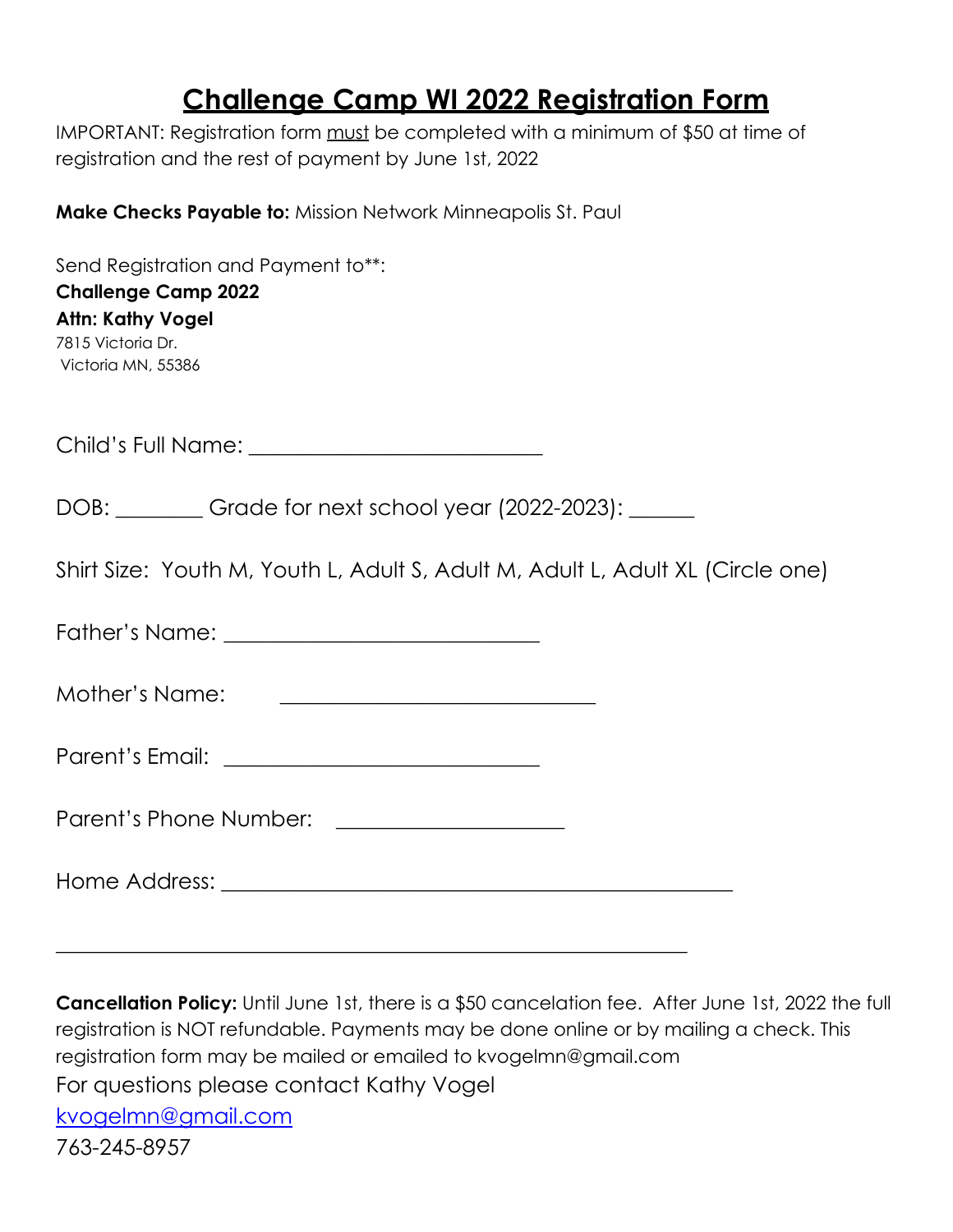#### **PERMISSION TO PARTICIPATE IN ACTIVITIES 2022 - 2023 RC ACTIVITIES, INC.**

### **1. CHILD'S NAME:** \_\_\_\_\_\_\_\_\_\_\_\_\_\_\_\_\_\_\_\_\_\_\_\_\_\_\_**CHILD'S BIRTHDATE:** \_\_\_\_\_\_\_\_\_\_\_\_\_\_\_\_\_**GRADE IN SCHOOL:** \_\_\_\_\_\_\_\_\_

- 2. **NATURE AND DURATION OF ACTIVITIES:** Challenge Summer Camp Montello, WI, June 6-11 campers, June 4-11 team leaders
- 3. **ACTIVITY SUPERVISOR(S):** Kathryn Vogel, Grace Vogel and other certified adults
- 4. **TRANSPORTATION**: Not Applicable. Participants are responsible for securing their own transportation to and from activities, as the company does not provide transportation.
- 5. **MENTORING:** Participants may be offered mentoring, which is intended to help young people personalize the principles of Christian living that they receive at home and in club activities. Mentoring involves a one-on-one conversation with an adult conducted in plain view of others. When dealing with adolescents, confidentiality will be maintained to foster openness of dialogue, but situations involving sexual abuse of a minor or threats to life or physical health will be reported to the appropriate authority and to the parents (except in those cases where the parent may be the alleged abuser).
- 6. **REQUIREMENTS:** The child named above is in good health and has no physical or medical limitations that would cause the activities as described above to be detrimental or dangerous to the child. Parents/guardians should specify allergies and medical problems in section 10 below.
- 7. **CONSENT:** I/We hereby consent to the above-named child's participation in the activities described above including mentoring, and specifically request that he be allowed to participate in those activities. I/We warrant that I/We have full authority to legally consent to her participation in the activities described on this form, and all provisions contained herein.
- 8. **AUTHORIZATION:** I/We hereby authorize RC Activities, Inc. to use the image and likeness of my/our child in photograph or video form whether taken by or commissioned by RC Activities, Inc. in its promotional materials and for its promotional purposes associated with its nonprofit activities. This authorization shall extend to use of my/our child's image and likeness on the website of RC Activities, Inc., or its successor in operation or affiliated organization(s) upon written consent of RC Activities, Inc. I/We understand that this authorization shall survive the end of my/our child's participation in the activities referenced on this form.
- 9. **INSURANCE:** I/We understand that RC Activities, Inc. does not carry any health insurance relative to the activities or for any injury that may occur to the above-named child. I/We represent that the child is (a) covered by insurance through my/our own insurance carrier; or (b) that I/We am/are personally financially responsible for any and all medical costs incurred as a result of the child's injury.
- 10. **EMERGENCIES**: If the above-named child requires any emergency medical procedures or treatments during the activities, I/We consent to the activity supervisor(s) taking, arranging for or consenting to such procedures or treatments in the discretion of the activity supervisor(s). For purposes of such procedures and treatments, my/our child's blood type allergies or other medical problems (if any) are listed below:

Blood Type: \_\_\_\_\_\_ Allergies / Medical Problems:

11. **EMERGENCY CONTACTS:** If, in the event of a medical or other emergency, I/We am/are unable to be reached by telephone at the numbers listed below, I/We authorize the activity supervisor(s) to attempt to contact me/us through the alternative emergency contacts listed below.

#### **Parents/ Guardians Contact Information**

|                                                                                                                                                                                                                               | Address: <u>Address:</u> Address: Address: Address: Address: Address: Address: Address: Address: Address: Address: Address: Address: Address: Address: Address: Address: Address: Address: Address: Address: Address: Address: Addr |
|-------------------------------------------------------------------------------------------------------------------------------------------------------------------------------------------------------------------------------|-------------------------------------------------------------------------------------------------------------------------------------------------------------------------------------------------------------------------------------|
|                                                                                                                                                                                                                               | Alternate Phone: 2008 - 2009 - 2010 - 2010 - 2010 - 2010 - 2010 - 2010 - 2010 - 2010 - 2010 - 2010 - 2010 - 20                                                                                                                      |
| Name: Name: Name: Name: Name: Name: Name: Name: Name: Name: Name: Name: Name: Name: Name: Name: Name: Name: Name: Name: Name: Name: Name: Name: Name: Name: Name: Name: Name: Name: Name: Name: Name: Name: Name: Name: Name: |                                                                                                                                                                                                                                     |
|                                                                                                                                                                                                                               |                                                                                                                                                                                                                                     |
|                                                                                                                                                                                                                               |                                                                                                                                                                                                                                     |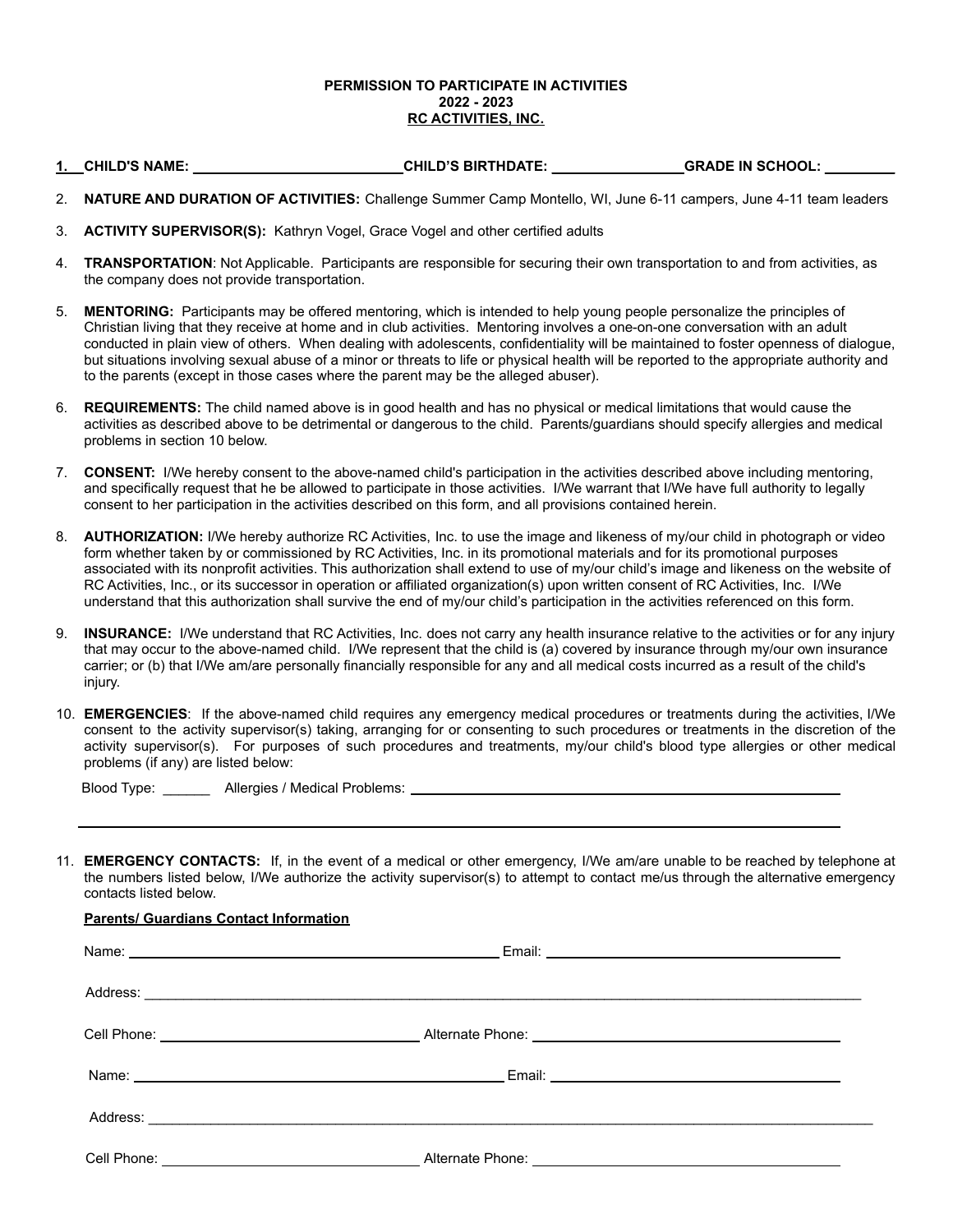#### **Alternative Emergency Contact Information**

| Name: Relation:                                                        |                                                                                                                                                                                                                                |     |
|------------------------------------------------------------------------|--------------------------------------------------------------------------------------------------------------------------------------------------------------------------------------------------------------------------------|-----|
|                                                                        |                                                                                                                                                                                                                                |     |
|                                                                        |                                                                                                                                                                                                                                |     |
|                                                                        |                                                                                                                                                                                                                                |     |
|                                                                        | 12. I give permission for Event Supervisor(s) and Club Leader(s) to communicate with my child using text messaging and/or email<br>regarding the details of the Activity / Program (Only participants 15 years old and older). |     |
| Parent / Guardian Printed Name                                         | Parent / Guardian Signature                                                                                                                                                                                                    |     |
|                                                                        |                                                                                                                                                                                                                                |     |
|                                                                        |                                                                                                                                                                                                                                |     |
| I would like to be copied on all emails and text messages to my child. | <b>YES</b>                                                                                                                                                                                                                     | NO. |
|                                                                        |                                                                                                                                                                                                                                |     |
|                                                                        |                                                                                                                                                                                                                                |     |
| I do not wish to have my child contacted:                              |                                                                                                                                                                                                                                |     |

Parent / Guardian Signature

13. **RELEASE AND INDEMNIFICATION:** I/We release and waive, and further agree to indemnify, hold harmless or reimburse RC Activities, Inc. and Consolidated Catholic Administrative Services, Inc., the individual members, agents, directors, officers, employees, volunteers and representatives thereof, as well as activity supervisors, from and against, any claim which I, any other parent or guardian, any sibling, the above-named child, or any other person, firm or corporation may have or claim to have, known or unknown, directly or indirectly, for any losses (including attorneys' fees incurred by RC Activities, Inc. and Consolidated Catholic Administrative Services, Inc., or any of its individual employees, agents, volunteers, etc. in enforcing this indemnity provision) without limitation in time or amount, damages or injuries arising out of, during, or in connection with my/our child's participation in the activities, the travel to and there from, and the rendering of emergency medical procedures or treatment, if any. I/We understand that this release and indemnification shall survive the end of my/our child's participation in the activities referenced on this form and shall have no limitation in time or amount.

### **ASSUMPTION OF COVID-19 RISK AND WAIVER OF LIABILITY**

I acknowledge [for myself and/or my child(ren)] the highly contagious nature of COVID-19, as well as its potential to cause infection, illness, injury, permanent disability, and death. I voluntarily accept and assume the risk that I may be exposed to or infected by COVID-19 by visiting/participating/attending the above named event operated by RC Activities, Inc. I further accept [for myself and/or my child(ren)] and assume the risk that such exposure or infection may result in my [my child(ren)] personal injury, illness, permanent disability, and/or death. RC Activities, Inc. cannot prevent you [for yourself and/or your child(ren)] from becoming exposed to, contracting, or spreading COVID-19 while visiting/participating/attending the above named event It is not possible to prevent against the presence of the disease. Therefore, if you [for yourself and/or your child(ren)] choose to visit/participate/attend the above named event you [for yourself and/or your child(ren) may be exposing yourself [your child(ren)] to and/or increasing your risk of contracting or spreading COVID-19.

I understand that the risk of becoming exposed to or infected by COVID-19 may be increased as a result of the actions, omissions, and/or negligence of RC Activities, Inc., including its independent contractors, agents, vendors, guests, and employees. I voluntarily assume [for myself and or my child(ren)] all of the risks of COVID-19 and of COVID-19 exposure and accept sole responsibility for any harm to me [my child(ren)] (including, but not limited to, personal injury, illness, permanent disability, and death).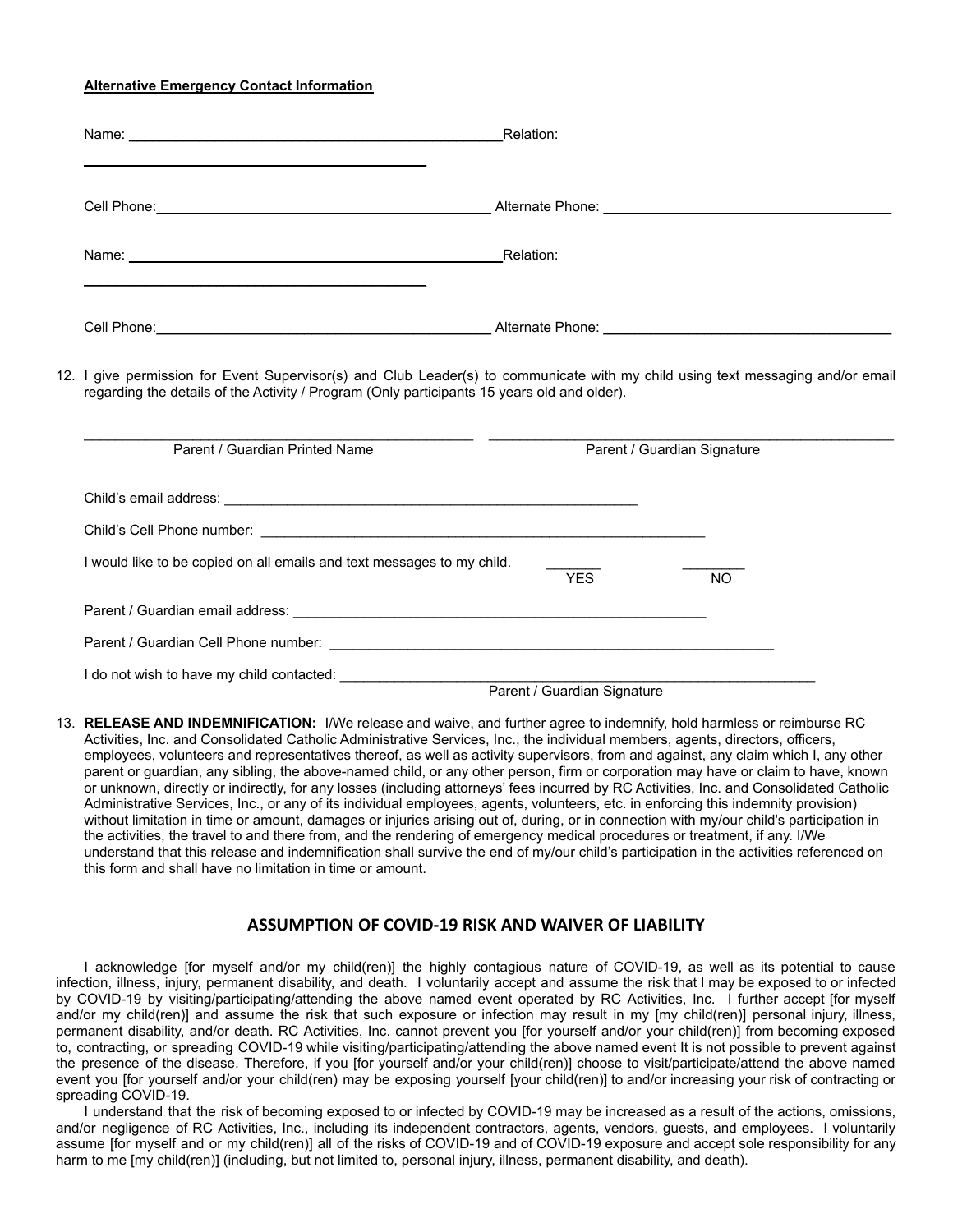In consideration of RC Activities, Inc. allowing me onto its premises/visiting/participating/attending the above named event I also, on behalf of myself [my child(ren)] and my successors and representatives, waive, release, and forever discharge RC ACtivities, Inc. , its agents, employees, officers, directors, contractors, customers, successors, and assigns from any and all claims and causes of action of any kind or nature which are in any way related, directly or indirectly, to COVID-19, which I may have or that hereafter may accrue, including any such claims or causes of action caused in whole or in part by the negligence of RC Activities, Inc., its agents, employees, officers, directors, contractors, customers, successors, and assigns. I [for myself and/or my child(ren)]further agree that I will not bring any claim or cause of action against RC Activities, Inc., its agents, employees, officers, directors, contractors, customers, successors, and assigns related in any way, directly or indirectly, to COVID-19, and/or any associated personal injuries, illness, disability, or death.

I [for myself and/or my child(ren)]further agree to indemnify, defend, and hold harmless RC Activities, Inc., its agents, employees, officers, directors, contractors, customers, successors, and assigns from any claims or causes of action of any kind arising from my exposure to COVID-19 as a result of visiting/participating/attending the above named event provided by RC Activities, Inc.

\_\_\_\_\_\_\_\_\_\_\_\_\_\_\_\_\_\_\_\_\_\_\_\_\_\_\_\_\_\_\_\_\_\_\_\_\_\_\_\_\_\_\_\_\_\_\_\_ \_\_\_\_\_\_\_\_\_\_\_\_\_\_\_\_\_\_\_\_\_\_\_\_\_\_\_\_\_\_\_\_\_\_\_\_\_\_\_\_\_\_\_\_\_\_\_\_

\_\_\_\_\_\_\_\_\_\_\_\_\_\_\_\_\_\_\_\_\_\_\_\_\_\_\_\_\_\_\_\_\_\_\_\_\_\_\_\_\_\_\_\_\_\_\_\_ \_\_\_\_\_\_\_\_\_\_\_\_\_\_\_\_\_\_\_\_\_\_\_\_\_\_\_\_\_\_\_\_\_\_\_\_\_\_\_\_\_\_\_\_\_\_\_\_

I/We have read and understand the above and agree to all terms and conditions contained therein.

 $DATAE:$ 

Parent / Guardian Printed Name **Parent / Guardian Printed Name** 

Parent / Guardian Signature **Parent / Guardian Signature** Parent / Guardian Signature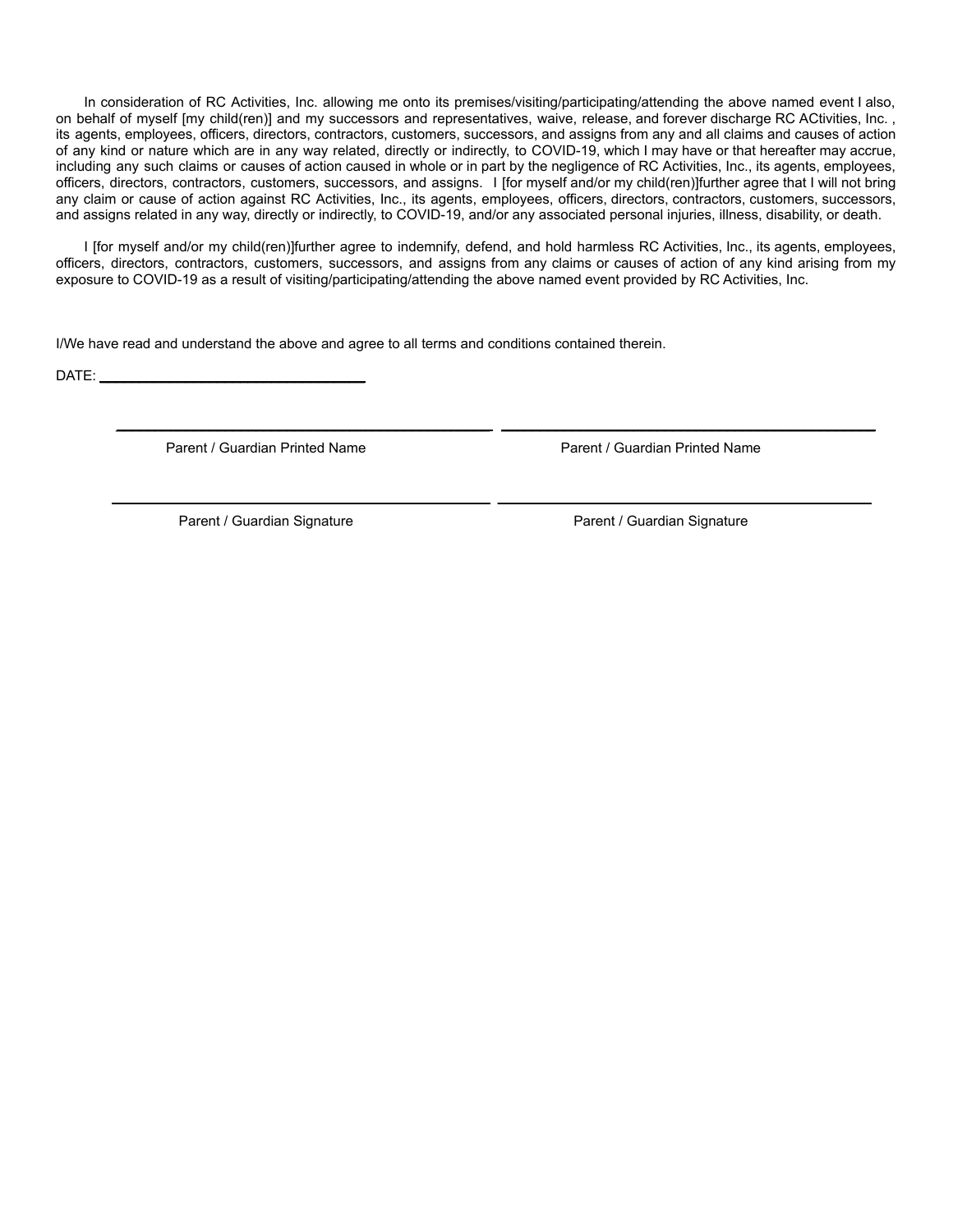### MEDICAL RECORD FOR RC ACTIVITIES: CHALLENGE SUMMER CAMP 2022

| JUNE $6^{\text{TH}}$ -11 <sup>TH</sup>                                     |                                            |           |  |
|----------------------------------------------------------------------------|--------------------------------------------|-----------|--|
| <u> 1989 - Johann John Stein, markin fizzar marekat (h. 1982).</u><br>Name | Last name                                  | M Initial |  |
|                                                                            | $\frac{1}{\sqrt{1-\frac{1}{2}}\cos\theta}$ |           |  |
| DOB                                                                        | Weight                                     | Height    |  |
| <b>Insurance Information:</b>                                              |                                            |           |  |
|                                                                            |                                            |           |  |
|                                                                            |                                            |           |  |
|                                                                            |                                            |           |  |
|                                                                            |                                            |           |  |
| Copy of Insurance card attached<br>$\Box$ Yes<br>$\square$ No              |                                            |           |  |
| <b>Medical Information:</b>                                                |                                            |           |  |
| Medicine Allergies:                                                        |                                            |           |  |
|                                                                            |                                            |           |  |
|                                                                            |                                            |           |  |
|                                                                            |                                            |           |  |
|                                                                            |                                            |           |  |

Food Allergies: (please remember to send any special food items with your daughter) \*If Gluten or Dairy free, please send an additional \$20 for added fees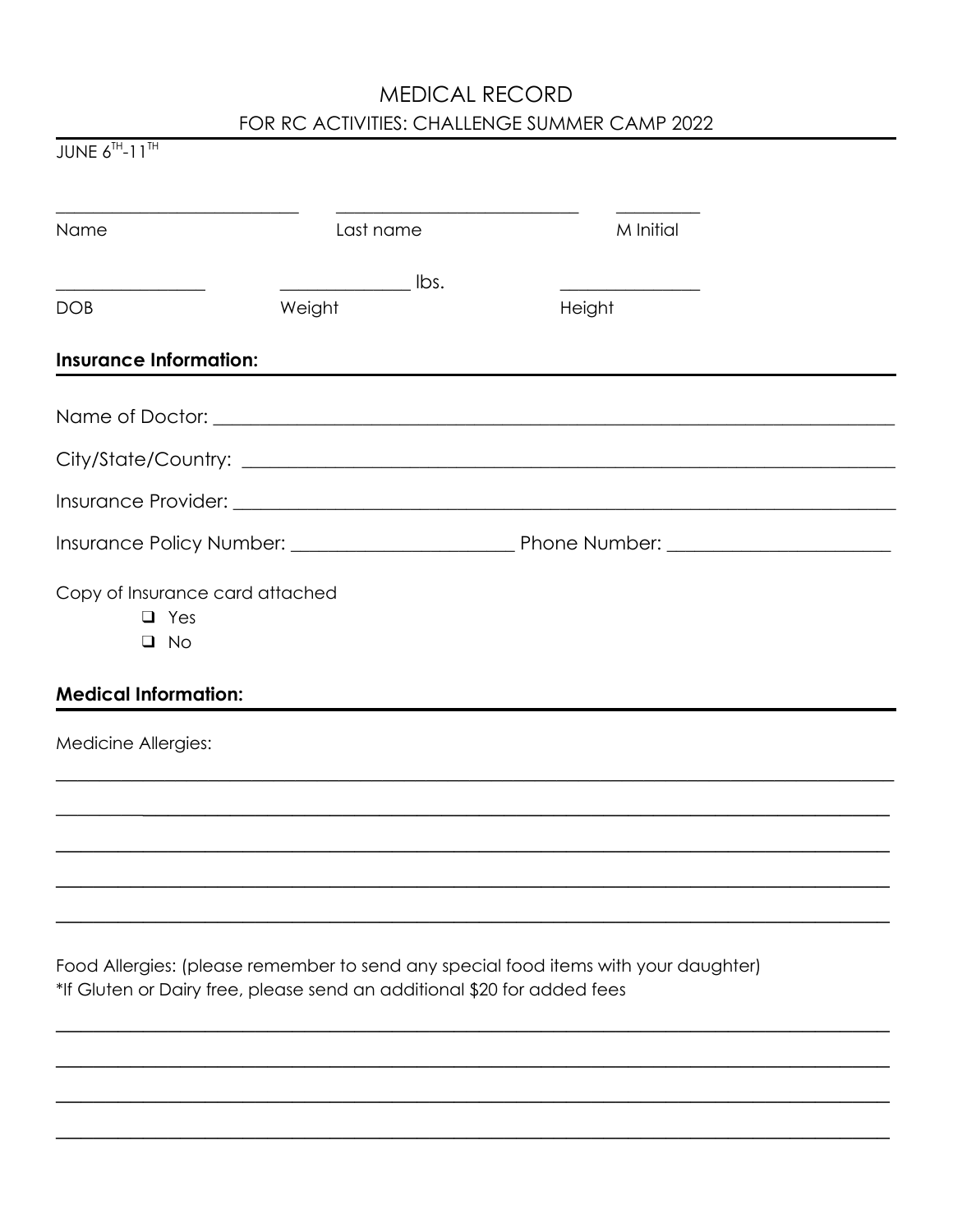|                                                                                               |                                                                                                                                                                                   |                                                                                                                                                            | Blood type: ________________________Date of last tetanus vaccine: __________________________________                                                                |
|-----------------------------------------------------------------------------------------------|-----------------------------------------------------------------------------------------------------------------------------------------------------------------------------------|------------------------------------------------------------------------------------------------------------------------------------------------------------|---------------------------------------------------------------------------------------------------------------------------------------------------------------------|
|                                                                                               | Is your daughter currently taking any medications?<br>$\Box$ No<br>$\Box$ Yes:                                                                                                    |                                                                                                                                                            |                                                                                                                                                                     |
|                                                                                               |                                                                                                                                                                                   |                                                                                                                                                            |                                                                                                                                                                     |
|                                                                                               |                                                                                                                                                                                   |                                                                                                                                                            |                                                                                                                                                                     |
|                                                                                               |                                                                                                                                                                                   |                                                                                                                                                            |                                                                                                                                                                     |
|                                                                                               | Has your daughter had any major surgeries?<br>$\Box$ No                                                                                                                           |                                                                                                                                                            |                                                                                                                                                                     |
|                                                                                               |                                                                                                                                                                                   |                                                                                                                                                            |                                                                                                                                                                     |
|                                                                                               | $\Box$ No<br>$\Box$ Yes. Details:                                                                                                                                                 | Please mark any illnesses, symptoms or allergies your daughter has:                                                                                        |                                                                                                                                                                     |
| Eating disorder<br>$\Box$<br>$\Box$<br>$\Box$<br>Measles<br>□<br>⊔<br>Asthma<br>□<br>Fainting | $\Box$ Frequent stomach Pains $\Box$ Ear Infection<br>$\Box$ Digestive problems<br>Rheumatic fever<br>$\Box$ Urinary infection<br><b>Emotional Disorder</b><br>Sensitivity to Sun | □ Sleepwalking<br>$\Box$ Rubella<br>$\Box$ Convulsions<br>$\Box$ Bronchitis<br>Chicken Pox<br>⊔<br>Impetigo<br>⊔<br>Hepatitis<br>⊔<br>Frequent chills<br>u | $\Box$ Sinusitis<br>$\Box$ Epilepsy<br>$\Box$ Hernia<br>$\Box$ Diabetes<br>$\Box$ Heart problems<br>$\Box$ Migraines<br>$\Box$ Kidney Infections<br><b>Q</b> Anemia |

Notes:

**COVID-19 SCREENING SELF-ASSESMENT**

 $\_$  , and the set of the set of the set of the set of the set of the set of the set of the set of the set of the set of the set of the set of the set of the set of the set of the set of the set of the set of the set of th  $\overline{\phantom{a}}$  , and the set of the set of the set of the set of the set of the set of the set of the set of the set of the set of the set of the set of the set of the set of the set of the set of the set of the set of the s  $\overline{\phantom{a}}$  , and the set of the set of the set of the set of the set of the set of the set of the set of the set of the set of the set of the set of the set of the set of the set of the set of the set of the set of the s  $\overline{\phantom{a}}$  , and the set of the set of the set of the set of the set of the set of the set of the set of the set of the set of the set of the set of the set of the set of the set of the set of the set of the set of the s  $\overline{\phantom{a}}$  , and the set of the set of the set of the set of the set of the set of the set of the set of the set of the set of the set of the set of the set of the set of the set of the set of the set of the set of the s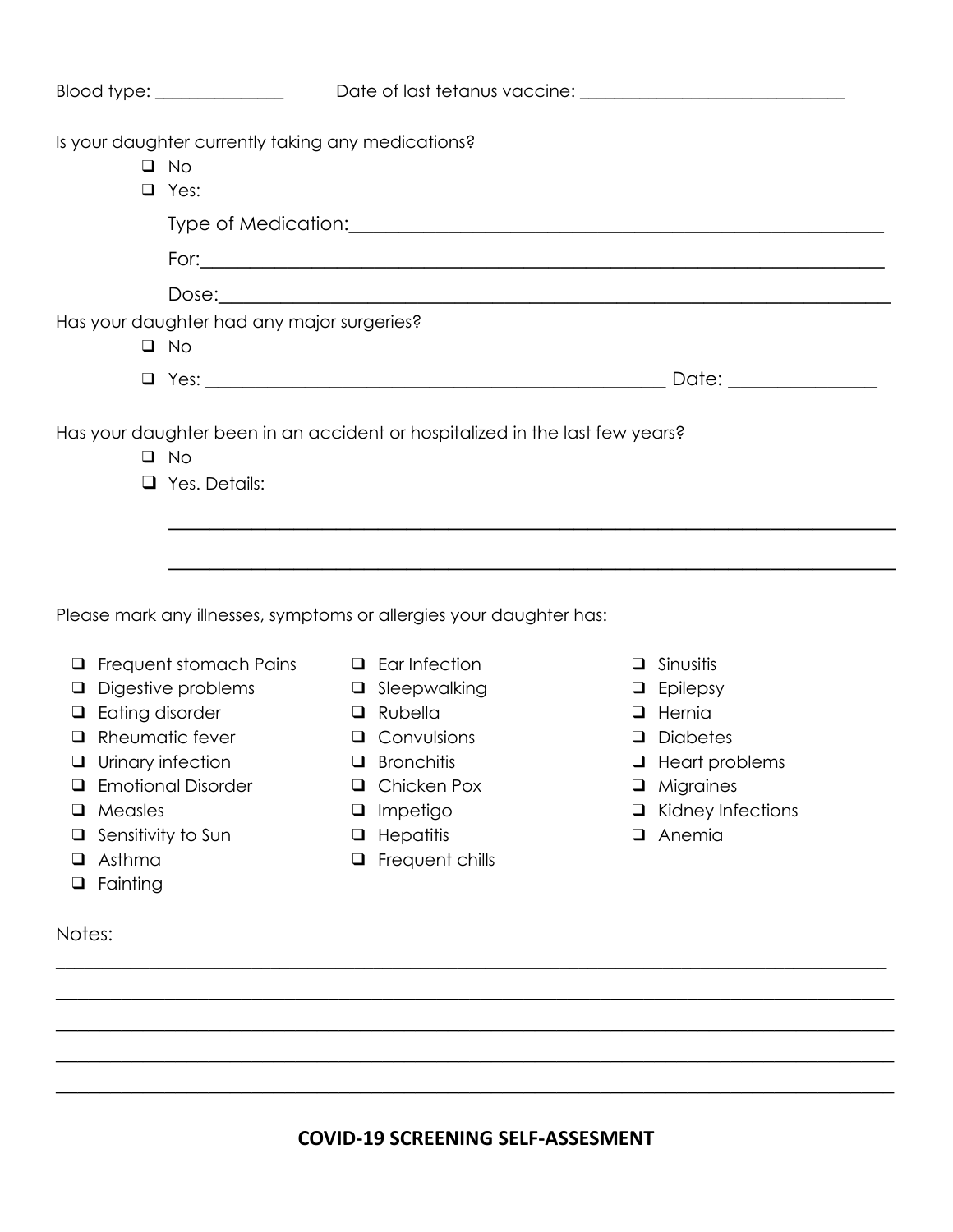The safety of our participants is our overriding priority. As the coronavirus (COVID-19) pandemic continues, we are monitoring the situation closely and following the guidance from the Centers for Disease Control, Prevention, and local health authorities.

In order to prevent the spread of the coronavirus and reduce the potential risk of exposure in our facility, we ask that you perform this self-assessment and use the CDC Coronavirus Self-Checker tool before attending the retreat.

- 1. Is your temperature over 100.0 F?
- 2. Do you have uncontrolled cough that causes shortness of breath (If you have chronic allergies/asthmatic cough, is your cough a change from your baseline cough?
- 3. Have you had diarrhea, vomiting, or abdominal pain in the last 24 hours?
- 4. Do you have a new onset of severe headache?
- 5. Do you have muscle aches or weakness not associated with physical activity or medical condition?
- 6. Do you have a sore throat not associated with allergies?
- 7. Have you taken Ibuprofen/Tylenol for headache in the past 24 hours?
- 8. Have you had close contact in the last 14 days with someone who is currently sick with confirmed COVID-19 (Close contact is within 6ft for more than 15 minutes.)
- 9. Have you had close contact with someone suspected (waiting for test results or has symptoms) of COVID-19? (Close contact is within 6ft for more than 15 minutes.)
- 10. Have you or someone you live with traveled in the last 14 days to areas with travel warnings?



Coronavirus Self-Checker | CDC

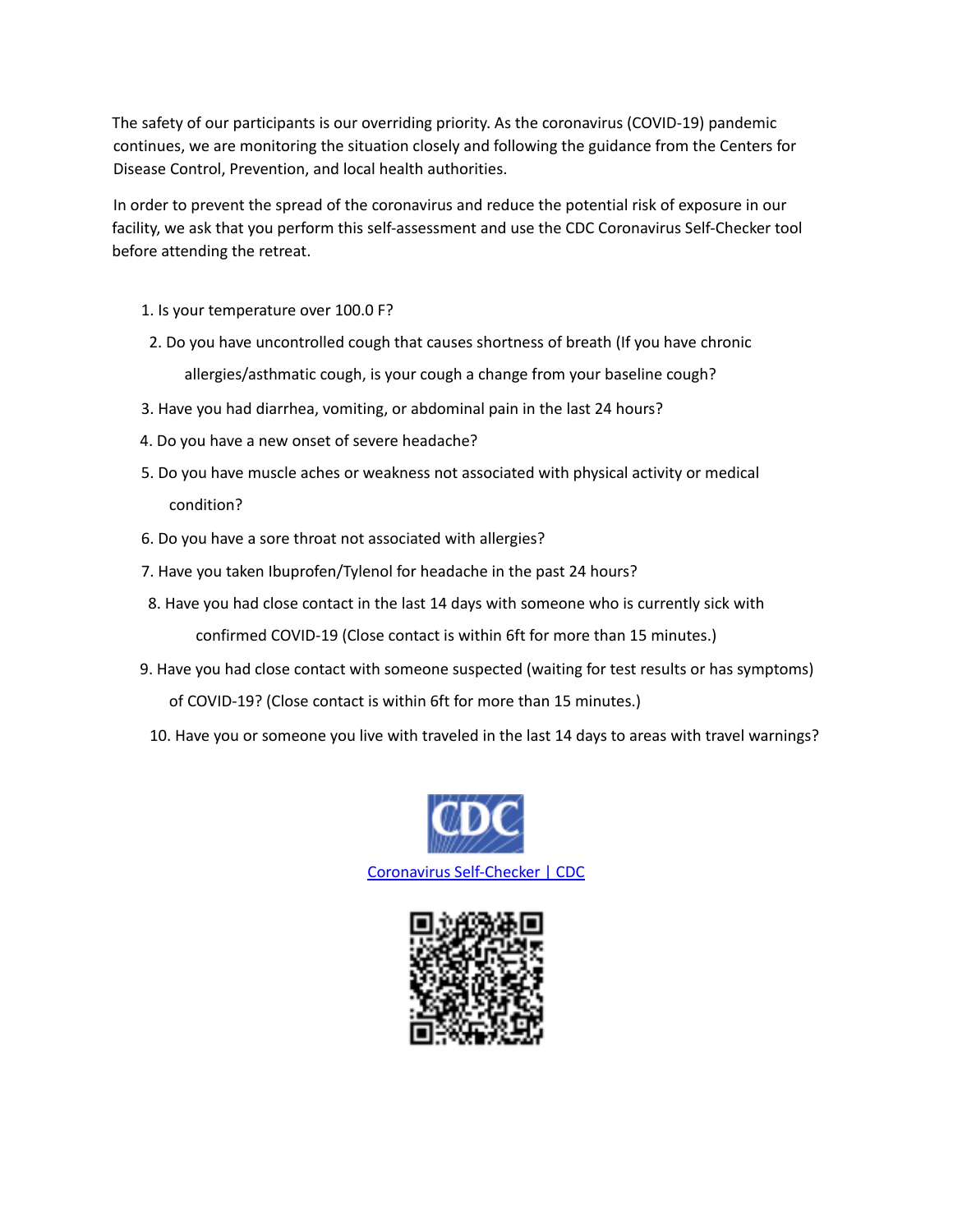### **Volunteer Form**

Challenge Summer Camp

June 6<sup>th</sup>-11<sup>th</sup>, 2022

| <b>First Name</b>                                                                                                                                                                   | Last Name                                                                                                | <b>DOB</b> |
|-------------------------------------------------------------------------------------------------------------------------------------------------------------------------------------|----------------------------------------------------------------------------------------------------------|------------|
| Phone Number                                                                                                                                                                        | Email                                                                                                    |            |
| <b>Mailing Address</b>                                                                                                                                                              | City                                                                                                     | State/Zip  |
|                                                                                                                                                                                     |                                                                                                          |            |
| Y<br>N                                                                                                                                                                              | Please Specify requirements:<br>If no, please look it up on your diocesan website before attending camp. |            |
| Do you have a daughter attending camp?<br>If yes, what is your daughter's name and grade:                                                                                           | $\mathsf{N}$<br>Y                                                                                        |            |
| Have you volunteered for camp in the past?                                                                                                                                          | Y<br>$\mathsf{N}$                                                                                        |            |
| Are you an RN?<br>Y                                                                                                                                                                 | $\mathsf{N}$                                                                                             |            |
| Please mark how you would like to help out this year:<br>$\Box$ Help on day of set up and registration<br>$\Box$ Chaperone the whole week (June $6^{\text{th}}$ -11 <sup>th</sup> ) | □ Chaperone for part of the week. Please specify dates:                                                  |            |

❑ I am unable to help during the camp but please contact me if you need help with preparation or materials for camp.

### THE FOLLOWING IS LEGALLY REQUIRED FOR YOU TO VOLUNTEER:

Have you taken Virtus training?

PLEASE PRINT INFORMATION CLEARLY

- ❑ Yes, I am including a copy of my certificate with this form
- ❑ No, but I will complete it by camp and bring a copy of my certificate to camp